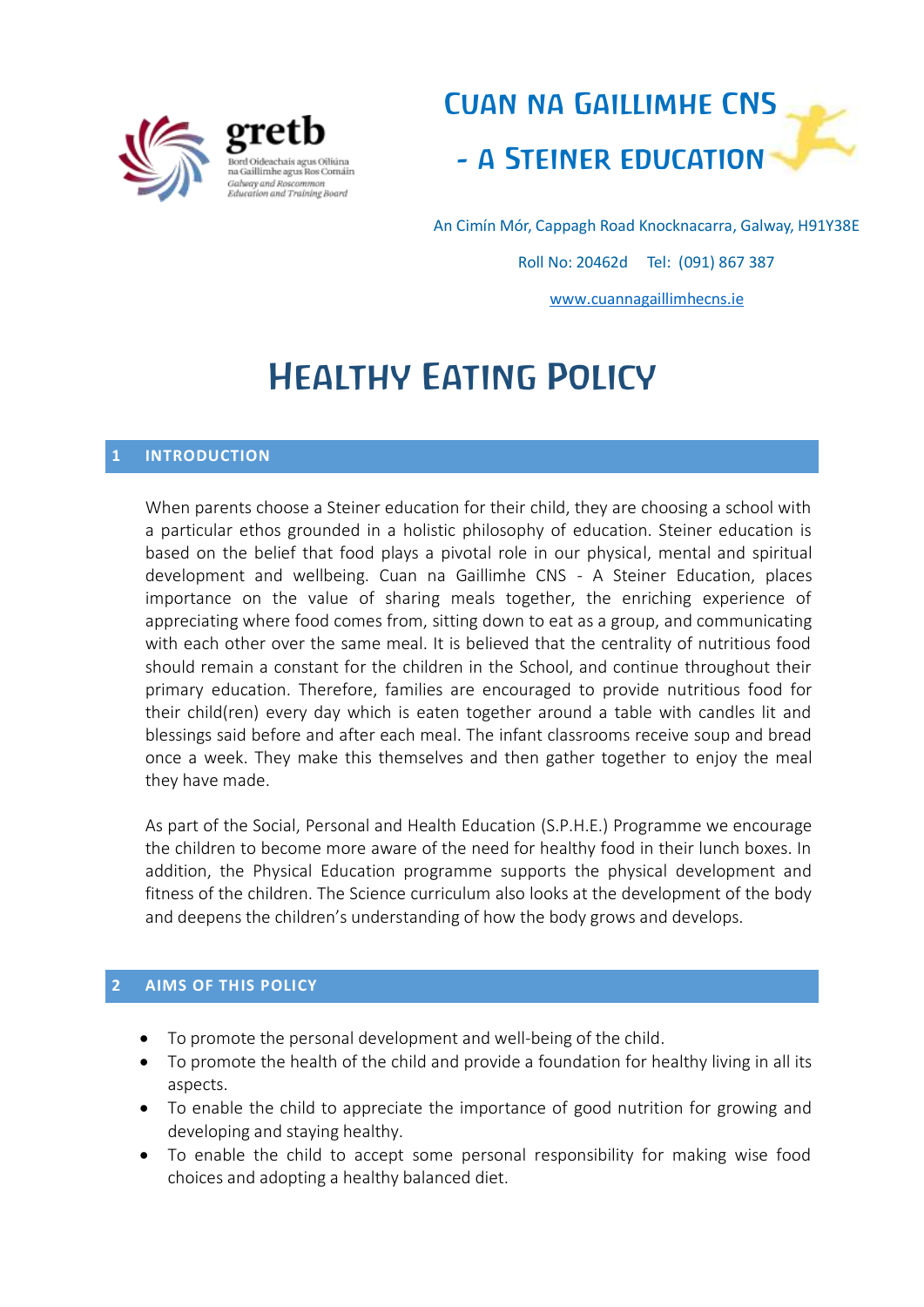Lunch is an important meal for school going children. It should provide one third of their recommended daily allowance of nutrients without being high in fat, sugar or salt. It should also provide dietary fibre (roughage).

A suggested healthy lunch box includes a variety of foods from the bottom four layers of the food pyramid, see below. It is encouraged that the food provided to the children at the school be freshly prepared, healthy, balanced, and organic where possible. We encourage families to source locally produced food if they can. The ingredients used for the soup and bread at the school are organic (flours) and locally grown when possible (vegetables).

The following foods do not support a healthy lunch policy and should be excluded from your child's lunch box; crisps, chewing gum, sweets, bars including cereal bars, cakes, biscuits, lollipops, chocolate, chocolate spread, winders and crispie buns.

# Healthy Snacks & Food Pyramid

Healthy snack options (Lower in sugar and fat) The new Food Pyramid released has a bigger emphasis on fruit and veg intake.



*Source: Latest food pyramid per [www.safefood.eu](http://www.safefood.eu/)* 

Foods from the top tier of the food pyramid should not be included in your child's lunchbox.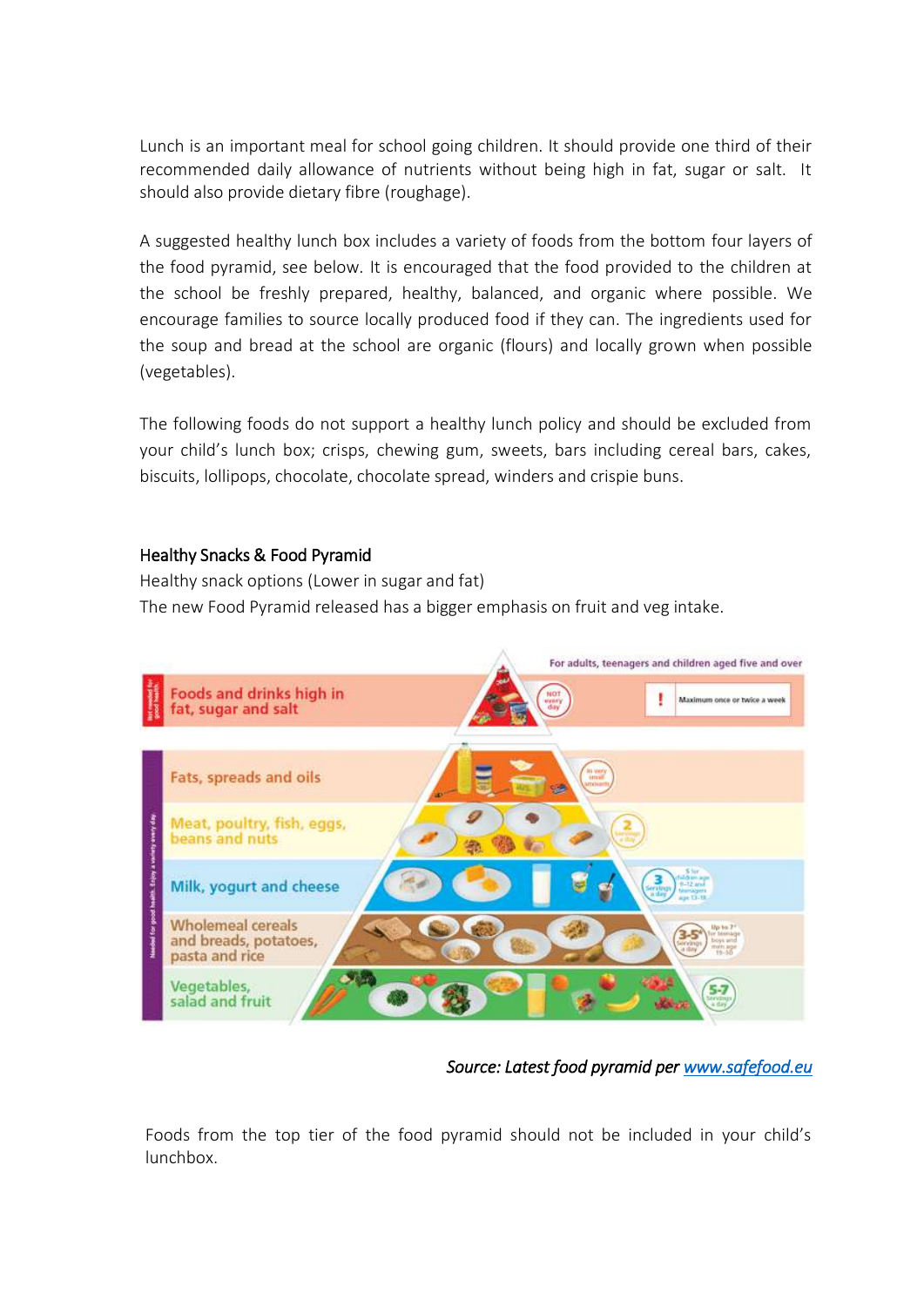Healthy choices of drink include water and unsweetened natural juice. Children should be encouraged to use re-useable containers for safety and litter reasons. According to the HSE; "there are no recommendations for the amount of water or other fluids children need. However, like adults, to stay healthy it is important for children to replace the water they lose to prevent dehydration. It is also important to remember that children will lose more water in hotter climates and when they have been physically active."

<http://www.hse.ie/eng/health/az/D/Dehydration/>

#### Children with Allergies and Special Diets

The special dietary needs of each child are observed. Children suffering from food allergies will be taken seriously and accommodated within the school food provision system. Parents of children with allergies or special diets are kindly asked to inform the school regarding the child's allergies. This information will be passed on to other parents/guardians in their classroom.

Appendix 1 lists the 14 allergens we have up in our kitchen based on food legislation from the Food Safety Authority of Ireland

#### **3 COMMUNICATION, MONITORING AND REVIEW**

This policy will be communicated to staff and the school community as appropriate and will be subjected to regular review. In accordance with the systematic cycle of review of policies adopted in Cuan na Gaillimhe CNS, it will be reviewed initially after one year and then every two years, unless there is a compelling reason to review it earlier.

This policy was reviewed by the Parent Teacher Association and ratified by the Board of Management of Cuan na Gaillimhe CNS on the 08.06.2020

Signed:  $\frac{D \cup D}{D}$  Account Date: 8<sup>th</sup> of June, 2020.

(Chairperson, Board of Management)

*To be reviewed: June 2022*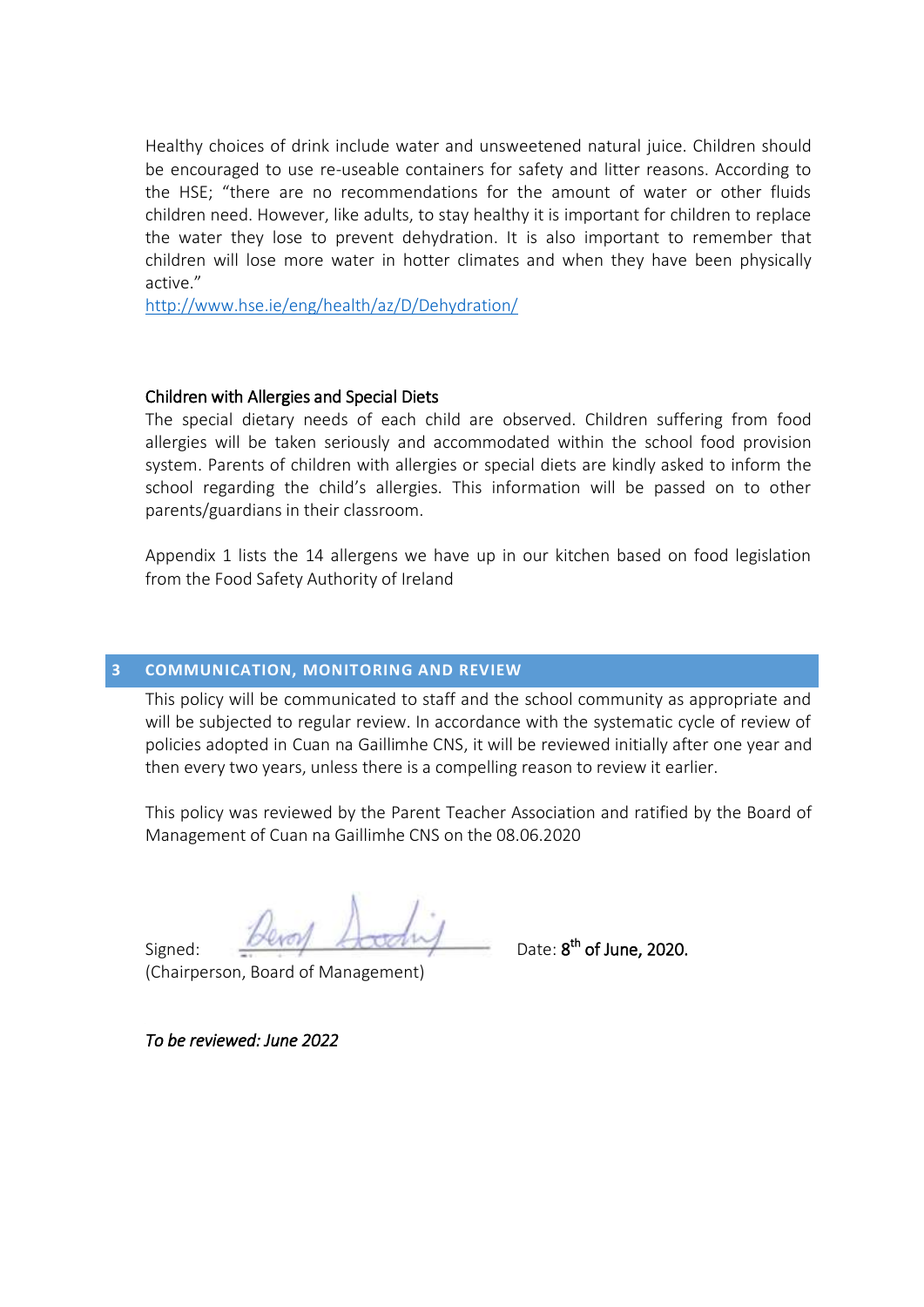## **4 APPENDIX 1-ALLERGENS**

Below are the 14 allergens we have up in our Kitchen, Based on food legislation from the Food Safety Authority of Ireland

# Food ingredients that must be declared as allergens in the EU

1. Cereals containing gluten, namely: wheat (such as spelt and khorasan wheat), rye, barley, oats or their hybridised strains, and products thereof, except:

(a) wheat based glucose syrups including dextrose

- (b) wheat based maltodextrins
- (c) glucose syrups based on barley
- (d) cereals used for making alcoholic distillates including ethyl alcohol of agricultural origin

# 2. Crustaceans and products thereof

- 3. Eggs and products thereof
- 4. Fish and products thereof, except:
- (a) fish gelatine used as carrier for vitamin or carotenoid preparations
- (b) fish gelatine or Isinglass used as fining agent in beer and wine
- 5. Peanuts and products thereof
- 6. Soybeans and products thereof, except:
- (a) fully refined soybean oil and fat

(b) natural mixed tocopherols (E306), natural D-alpha tocopherol, natural D-alpha tocopherol acetate, and natural D-alpha tocopherol succinate from soybean sources

(c) vegetable oils derived phytosterols and phytosterol esters from soybean sources

(d) plant stanol ester produced from vegetable oil sterols from soybean sources

7. Milk and products thereof (including lactose), except:

(a) whey used for making alcoholic distillates including ethyl alcohol of agricultural origin (b) lactitol